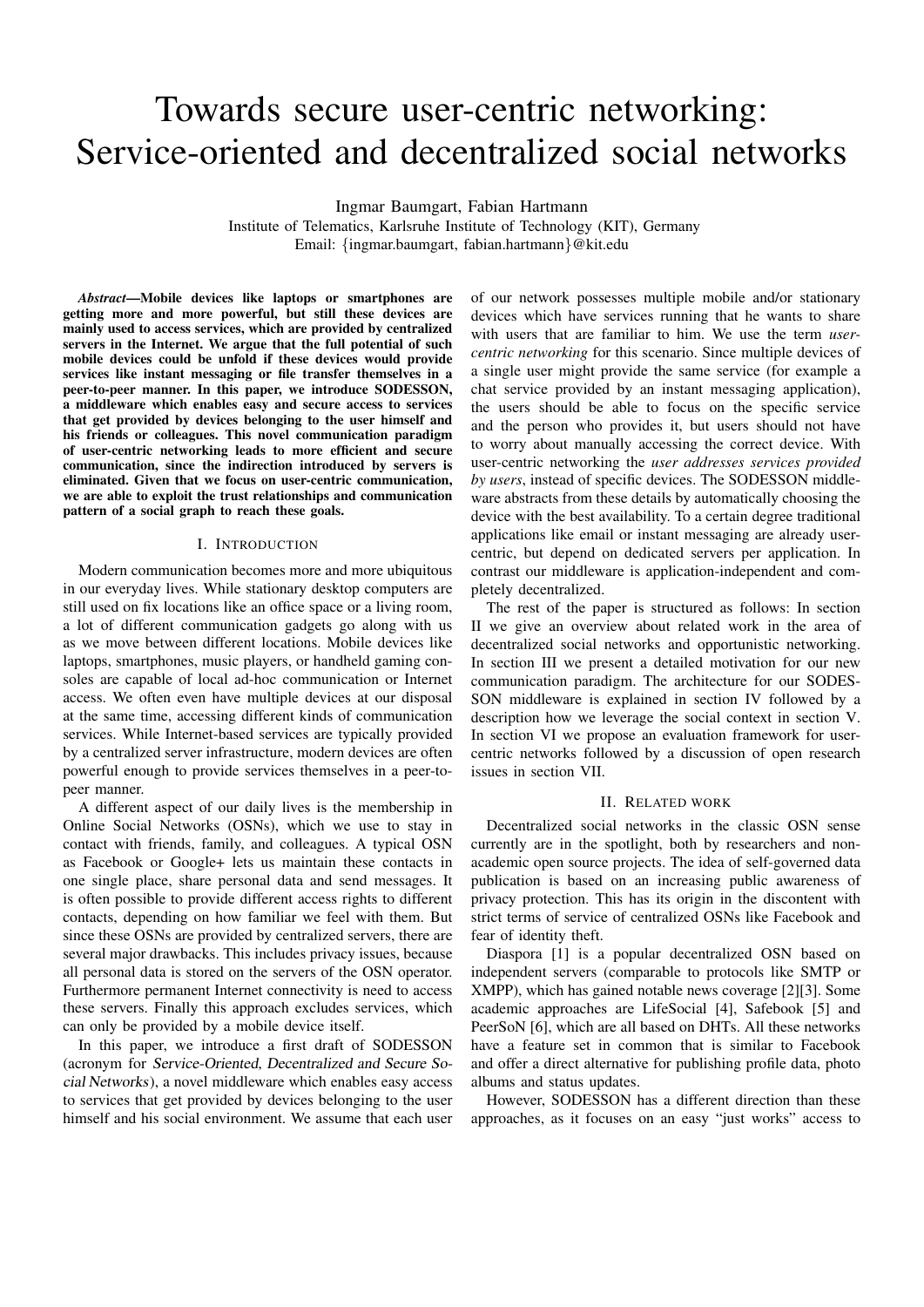

Fig. 1. SODESSON scenario: User-centric networking

services on mobile devices and does not take global connectivity for granted. The social context is leveraged mainly for efficiency and security aspects as shown in section V.

Hence, SODESSON is more comparable to designs like the Unmanaged Internet Architecture (UIA) [7] than typical OSNs. UIA focuses on the easy, user-friendly establishment of connections in heterogeneous environments between devices that have been introduced to each other before. It addresses several challenges and possible solutions for this task, but uses a device-oriented addressing scheme. Our SODESSON middleware, in contrast, provides a user-centric addressing scheme, hiding the complexity of service discovery and device selection from users and applications.

MyNet [8] is a project by Nokia which picks up the idea from UIA, adds improvements as the security concept of Passlets and evaluates it by users studies, focusing on an ease of use. Still, MyNet leaves the basic UIA architecture untouched.

Haggle [9] is a data dissemination framework based on opportunistic communication between mobile devices in a datacentric paradigm. The framework focuses on data search and retrieval in mobile ad-hoc networks and relieves applications from their infrastructural requirements. Haggle regards these networks as a resource pool for data storage and distribution and does not focus on addressing specific users. Leverage of the social context is only considered marginally.

# III. MOTIVATION

SODESSON's goal is to unfold the full potential of mobile devices by providing a service directly on a mobile device itself (see Fig. 1). Examples include the provision of Internet access via WLAN for other users (*user-provided networking* [10]), the remote access to photos of a camera, and the provision of a local weather or traffic report.

These services should, however, be made available to such users, for which a personal trust relationship exists, since providing a service leads to two challenges: Personal data may be disclosed as well as costs may occur to the device owner (e.g. traffic fees for Internet access). Social networks represent social relationships and therefore provide an excellent basis for the integration of trust relationships to secure this novel form of service provision. Integrating the social context leads to

fundamental new research challenges as well as opportunities and might change the future social behavior in terms of collaboration and communication fundamentally. High-speed local communication via ad-hoc links or infrastructure networks and automated yet secure access are feasible between device that "know" each other on a social context basis. SODESSON includes contact and rights management as we know it from typical OSNs as Facebook to establish knowledge about the social context in the SODESSON-enabled devices.

Our user-centric networking approach leads to a new addressing scheme: Instead of addressing servers (by their IP addresses), we address services provided by trusted users of the social network. A major challenge of this new paradigm is the development of suitable communication protocols, e.g. to discover services in a distributed manner. Because services are provided directly between users' devices, the geographical proximity between devices can be exploited to keep network traffic local (e.g. direct communication via Bluetooth, WLAN, a local corporate network, or within an urban area). In contrast the traditional approach always involves an indirection over a centralized server. Therefore the direct approach is more robust and efficient as well as cost-effective, since the costly deployment and maintenance of such servers is eliminated. An additional benefit of the new approach is that services often can be accessed without the need for Internet connectivity. This may lead to new forms of communication particularly in areas without or with only limited Internet connectivity (reducing the "digital gap").

## IV. ARCHITECTURE

SODESSON's architecture follows the philosophy that user interaction is only required on a very high abstraction level. We assume that nowadays most users possess multiple devices (stationary and mobile) which can provide different types of services. For users who want to use a service, it is tedious additional work to remember which service is provided by which device or to find the best connectivity among multiple, possibly unavailable devices. Another issue with mobile devices is limited battery supply. If a service (or specific data) can be provided by multiple devices it is preferable to choose a device with plenty of spare resources (e.g. a desktop computer). These tasks can be encapsulated by a smart middleware, that relieves the users from keeping track of those devices.

For example, if Alice wants to send an instant message to Bob, she should not need to speculate which distinct device Bob is currently actively using to ensure that he reads her message as soon as possible. In this case, since we don't want to presume permanent Internet connectivity, we need a distributed approach for service discovery to find the device Bob is currently using.

For another example, if Alice wants to access Bob's latest shared photo album, she does not care which distinct device in Bob's possession actually provides the pictures. Multiple devices in Bob's possession might run the same service and store different pictures. Addressing each single device until the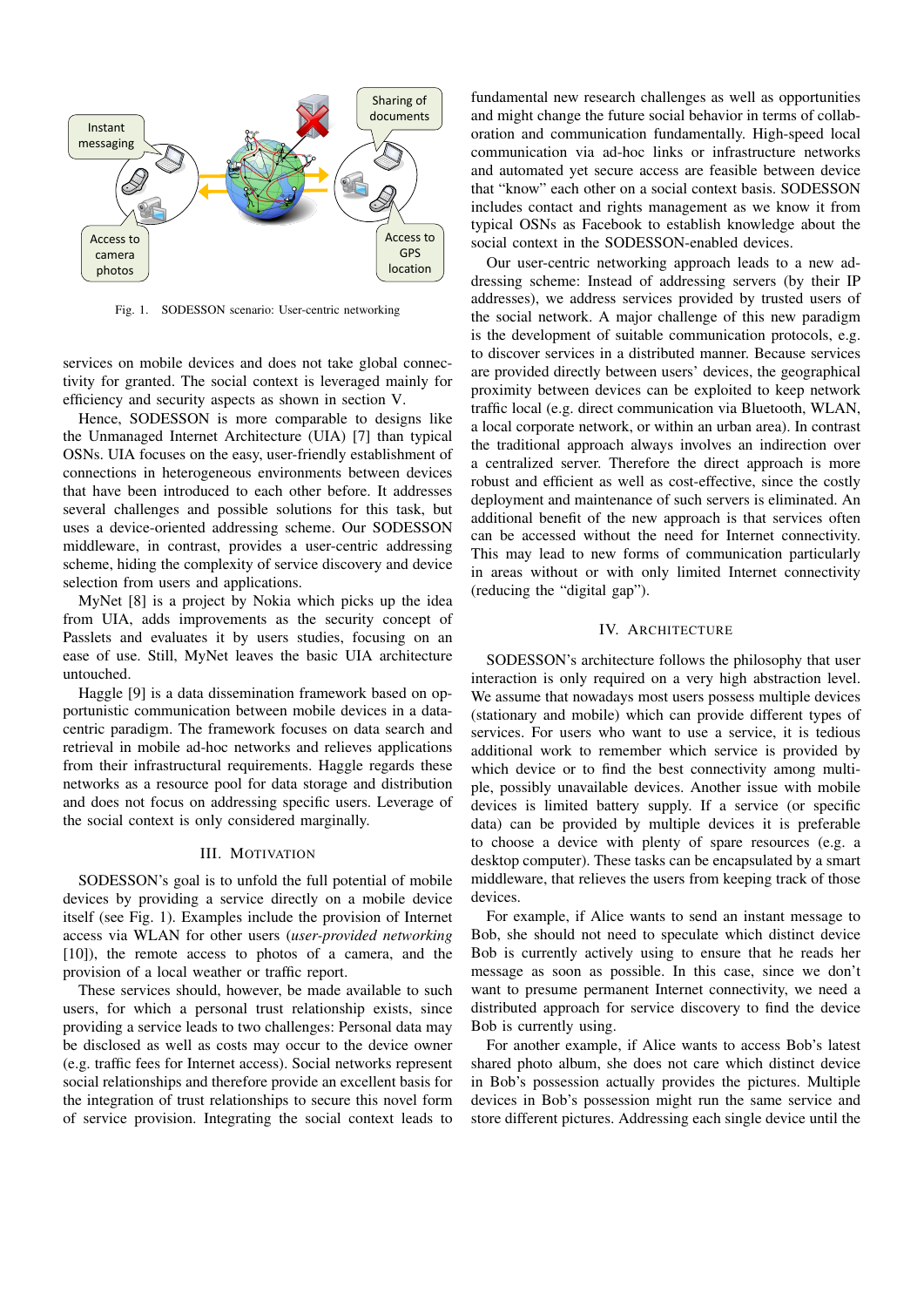correct pictures are found might be a lot of work for Alice. She should rely on SODESSON to do this automatically.

When we regard these two use cases, we can identify three major layers of abstraction on each SODESSON enabled device:

- An application layer, which contains several applications providing the services (e.g. instant messaging or file sharing). In contrast to a traditional device-centric addressing scheme, these services are addressed by a usercentric addressing scheme. Thus, the address consists of a device-independent combination of target user and target service (in the first example Alice would address *InstantMessaging@Bob*).
- A middleware which maintains the status of registered applications on the device and keeps track of what services are available. It also maintains the social graph, keeps track of familiar devices, deals with device mobility and enforces access control for provided services.
- Multiple network interfaces which can used by the middleware to communicate. The selection of a network interface depends on the requested service and the available devices (for example using a laptop for sending messages via Bluetooth to a smartphone, while exchanging large data volumes via Gigabit Ethernet).

The remainder of this section discusses the SODESSON middleware layer which sits below the applications and above the different network interfaces. As shown in Figure 2, the SODESSON middleware consists of the following components:

- Contact manager: This module is connected with the user interface and holds all information regarding the social context of the person the device belongs to: Here the user can manage his contact list, credentials for authentication and give basic rights to different users. Since a user typically has a very diverse set of social contacts with varying trust level, each contact can be assigned to one or more *groups*. Each group represents a different class of social contacts with a specific trust level, which can be used for easy access control to selected services. This trust relationship is asymmetric: If user A decides to add user  $B$  to one of his groups this does not implicate that user  $B$  adds  $A$  to any of his groups. Every user is identified by a random 160 bit *user id*. A user can be added in three ways: By entering his user id manually, by selecting a physically close user (user ids are broadcasted in local networks) or, if available, by using a global distributed lookup service like e.g. P2PNS [11].
- Service manager: This module brings together the knowledge about services that are currently available on this device, as well as the knowledge about connectivity towards other devices that are compatible with these services. The service manager's main task is to select a suitable device for the delivery of messages from the application layer which are addressed to a specific user and service. Applications use a publish/subscribe-based interface to deliver messages to the service manager.



Fig. 2. SODESSON architecture

The device selection is based on metrics like fastest connection, most local connection, most frequently used device or most recently used device.

- Connection manager: Once the service manager has selected the best device based on the chosen metric for the given combination of user and service, it passes messages from the application layer down to the connection manager for delivery. This module abstracts from the different possible physicals connections provided by the device's interfaces, supports NAT traversal and provides an ID/locator split architecture to handle device mobility.
- **Distributed data storage:** Depending on the type of service (see Section IV-A) not the direct connection to a specific device may be needed, but instead access to a multi-device spanning data storage like a DHT. This data storage could be created Internet-wide, within a LAN or as a mixture of both: A relay node inside the LAN might accept requests by device that are only capable of local communication and forward these delegations into the Internet. Again it is up to the connection manager to choose the best interface here.

# *A. Types of services*

Different applications have different demands regarding network and device resources, as well as availability. For example, a profile page as we know it from Facebook is a rather small set of data. Typically user wants his profile page to be available at all times, regardless of the connectivity status of his own devices. To achieve this in a distributed system the profile page could be stored in a (Internet-wide or local) DHT. On the other hand, sharing a large movie file between two users is not feasible in an Internet-wide DHT with high churn. In this case access to the movie file can only be provided by direct communication as long as a connection to the device is available.

By taking these use cases into account, we identified three types of services:

• Direct: Interactive communication between online devices (e.g. file transfer)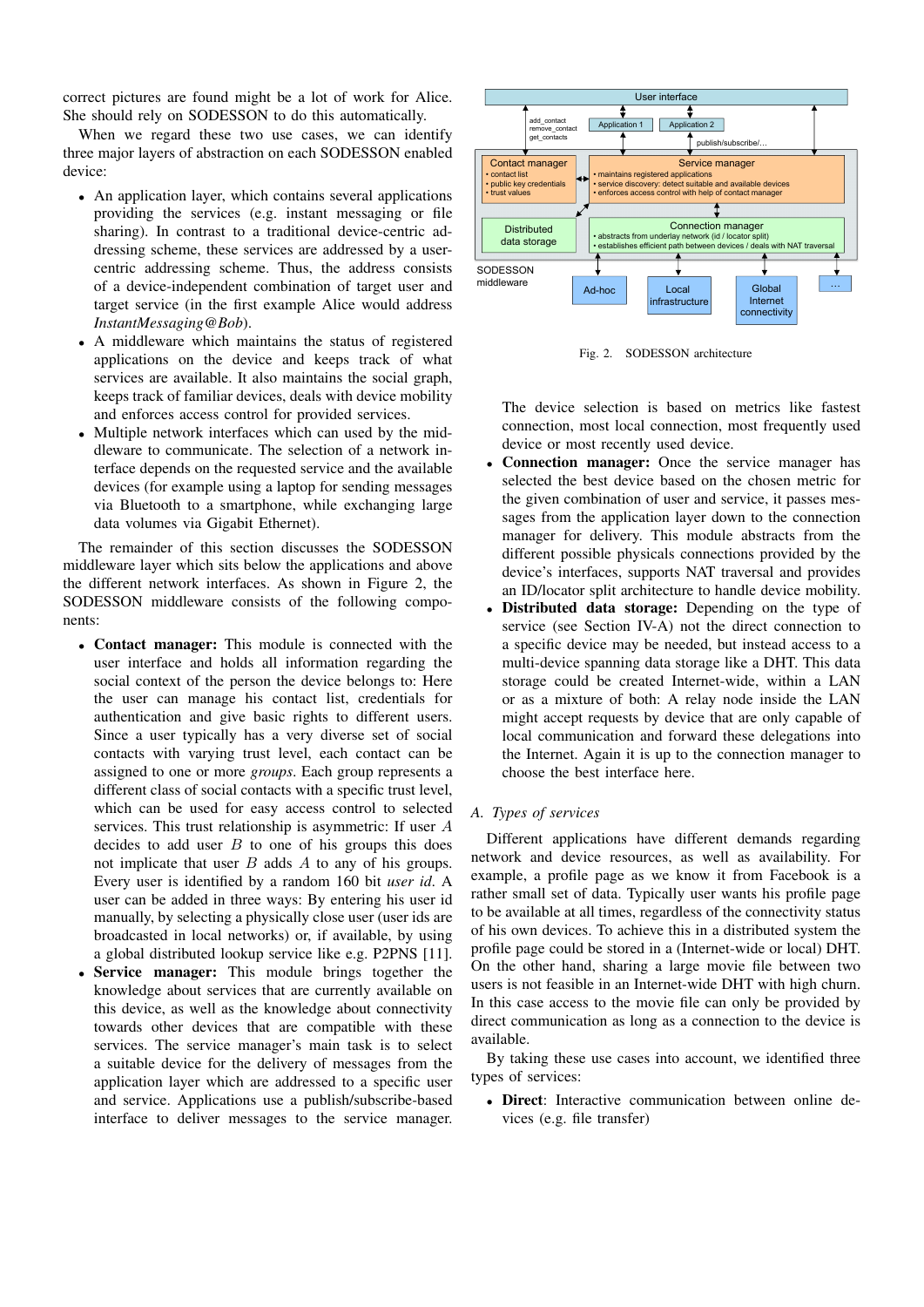- Persistent: Distributed storage (e.g. access of a user profile if user is offline)
- Hybrid: Combination of direct and persistent (e.g. delaytolerant delivery of IM message if user is offline)

The hybrid type is the most complex one, because the service manager has to decide in which cases an application message needs to be persisted. This is not only dependent on the pure connectivity of the devices, but also on the user presence status. For example, if a user participates in an IM session on his desktop PC and suddenly leaves for lunch, but leaves his PC running, it is still reachable in the network. However, the user might want to get subsequent messages on the smartphone he is carrying with him on his way to lunch.

# V. SOCIAL CONTEXT LEVERAGE

SODESSON focuses on social relationships with a close locality. Regarding this kind of context between the users brings advantages in two aspects: efficiency and security.

• Efficiency: While it is still possible to give access to geographically distant friends or relatives via the Internet, the framework shows its full potential in easy access via spontaneous wireless connections or high-speed local area networks. Even when using Internet access, connecting two devices in the same city is more efficient than detouring via a server on the other side of the world.

Adding new devices to the personal pool is also easy since no dedicated share of the device is needed. The same concept of basic and service-specific access rights applies and can be propagated from existing devices in the pool. On the other hand, the new device can silently announce its participation for existing services, no human interaction is needed.

Service discovery in general gets much easier and less costly. While it remains a big challenge in decentralized networks, a lot of complexity can be avoided by focusing on devices inside the social context only.

Security Security is another aspect which profits from social relationships and locality. For each trusted contact a public key is stored. Personal meetings make it easy to sign each others public keys and thus create a web of trust which is congruent to the personal social network. The SODESSON middleware uses these keys for unified authentication, encryption and access control independent from the applications.

Stored data (permanently available data from persistent services as well as ephemeral data from hybrid services) can be stored on devices of familiar and trusted users only, making autonomous data networks with fully connected trust feasible, comparable to Darknets.

#### VI. SIMULATION ENVIRONMENT

Since distributed systems tend to be very complex and are hard to analyze, we started to work on a suitable simulation environment, which allows us to evaluate user-centric networks. There are several peer-to-peer simulators like *PeerSim* [12] or *PlanetSim* [13], but they lack suitable models for e.g. social user behavior, mobile device classes or user mobility. Another



Fig. 3. OverSim's modular architecture



Fig. 4. Screenshot of OverSim's user interface

class of simulators is used for the evaluation of delay-tolerant networks. These simulators (like e.g. ONE [14]) provide very detailed movement models but lack support for infrastructure networks.

Therefore we started to extend our popular simulation framework *OverSim* [15] to a framework for the evaluation of user-centric networks.

# *A. OverSim*

*OverSim* [15] is a flexible overlay simulation framework based on OMNeT++. OverSim comprehensively includes many structured and unstructured peer-to-peer protocols as well as several event distribution protocols.

All protocol implementations can be used for both simulation as well as real world networks. Additionally, OverSim provides several common functions for structured peer-to-peer networks to facilitate the implementation of additional protocols and to make them more comparable. OverSim utilizes the GUI that comes with of OMNeT++ to display overlay and underlay topologies and network packets in detail (see Fig. 4), thus allows for intuitive debugging.

OverSim's architecture shown in Figure 3 allows the mod-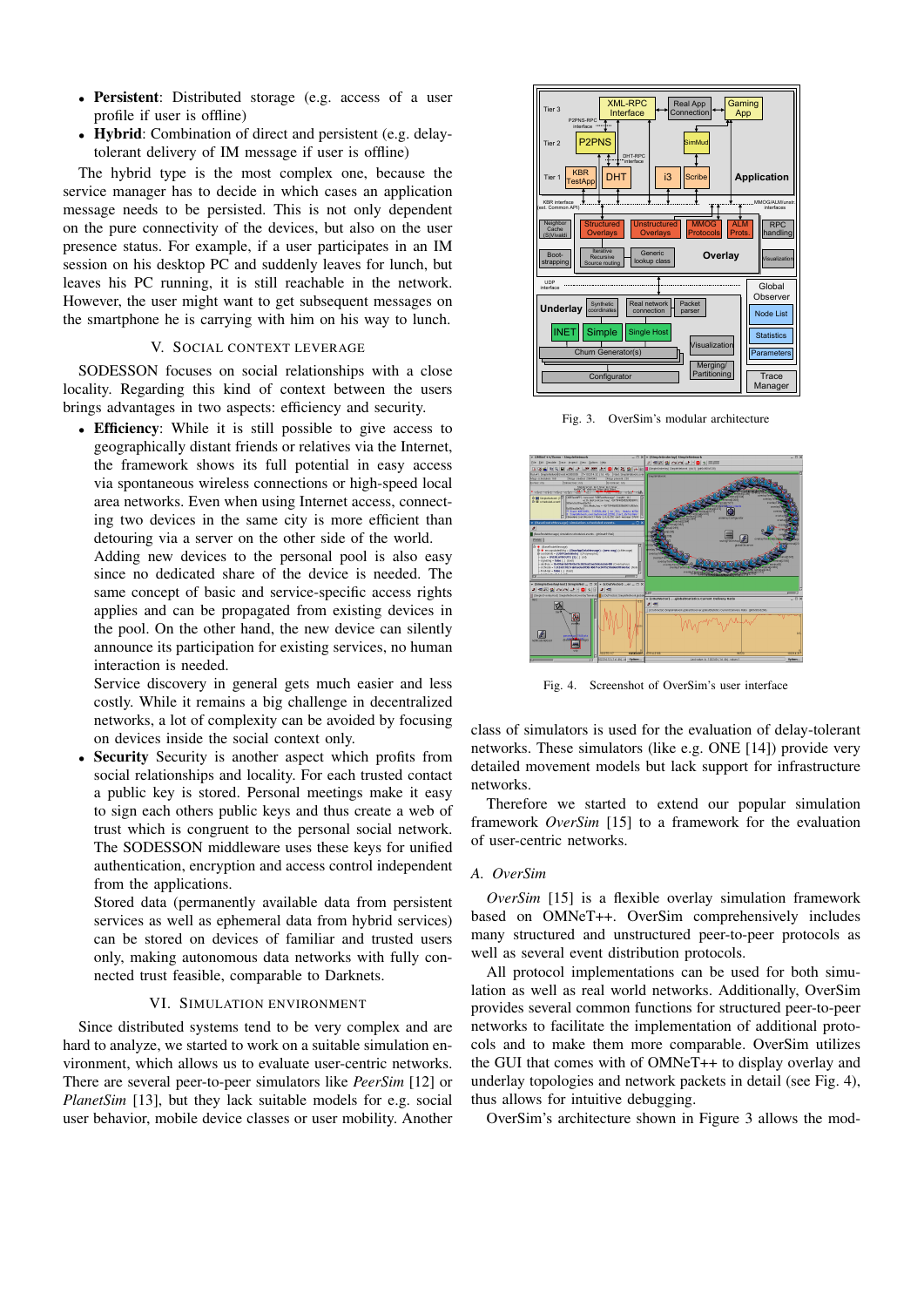ularized modeling of all components in a P2P network in easily exchangeable or extensible manner, thus facilitating code reuse. Several exchangeable underlay network models allow to simulate complex heterogeneous underlay networks as well as simplified networks for large-scale simulations (up to 100 000 nodes have been simulated successfully).

*1) Underlay abstraction:* The framework provides different underlay abstraction models differing in complexity and accuracy, being the *SimpleUnderlay*, support of the *INET Framework* as well as the *SingleHostUnderlay*.

The SimpleUnderlay is most suitable for the evaluation of user-centric networks and thus we give a short introduction on this model. It combines a low computational overhead with high accuracy, making it a good model for simulating large overlay networks. Nodes are placed into a n-dimensional Euclidean space, determining mutual delays based on their euclidean distance. Nodes' positions are chosen to match the measurements from the *CAIDA/Skitter* project. Additionally, each node is assigned to a logical access network characterized by bandwidth, access delay, jitter and packet loss parameters to allow the simulation of heterogeneous access networks. Mobility can be achieved by changing coordinates, access network characteristics and the IP address of a node. To model bandwidth effects, each node contains a logical sending queue. The SimpleUnderlay allows for simulation of underlay network partitioning and merging.

*2) Churn modeling:* OverSim provides several models for generating churn, including a lifetime-based churn model supporting different distribution functions (e. g. Weibull, Pareto or Exponential). It is possible to use more than one churn generator at the same time to simulate groups of nodes with different churn behaviors. For each churn generator, different node configurations and overlay parameters can be specified, allowing easy generation of heterogeneous devices, which is particularly needed for our user-centric networking scenario.

# *B. User-centric networking extensions*

To enable the simulation of user-centric networks, OverSim needs to be extended by several new components.

First of all the representation of a *social graph* is needed. For each user its neighbors are individually classified in different groups (e.g. family member, friend, colleague). This is important, since the class of a contact has influence on the mobility, trust and application models.

Each user of this social graphs owns several *devices*. We classify these devices in three groups:

- Fixed devices: These are devices which are stationary, like desktop computers or a WLAN access point.
- Mobile powerful devices: These are mobile devices which are carried around by its owners and are rather powerful like a laptop computer (which e.g. either has a large battery or is often attached to external power sources).
- Mobile limited devices: These are mobile devices like smartphones or PDAs, which are short on resources like battery or computing power.

Since there are complex dependencies between social context, device type, mobility model and application traffic it is difficult to build a coherent model, which covers all of these aspects. A frequent approach to generate behavior models is to use traces from social experiments (like mobility models used in DTN networking). Unfortunately traces containing annotations for all relevant aspects (social graph with user groups, device types, mobility and application traffic) are not yet available.

Due to the lack of such traces we argue, that such models need to be generated based on the motivation why users move or communicate. For the evaluation of user-centric networks, we propose the following *SODESSON user model*.

In this model each user and each device device has a current *location*. Since people spend most of their time in very few places [16], we think the following four locations are sufficient:

- Home: Typically users stay in their homes at night and part of the weekend. When they are at home they mainly communication with their family members or friends. Often there is a fixed WLAN access point available.
- Work: During working hours many users stay in a single office location and mainly communicate with colleagues. Often they have a dedicated stationary desktop computer in their office.
- **Leisure**: In their spare time users often move to leisure locations (e.g. a bar or a cinema) to meet and to communicate with friends using mobile devices.
- Travel: The travel locations are symbolic locations and represent users, which are currently traveling. These users don't have access to any (personal) fixed devices and often are physically far away from their everyday locations. As a consequence communication with their friends or family members at home needs Internet connectivity and often comprises larger network latencies.

Our underlay network model is mainly based on OverSim's scalable *SimpleUnderlay* model, which already provides typical Internet latencies. For our scenario we need to randomly map every logical user location to a Skitter/CAIDA synthetic coordinate at the beginning of a simulation considering several constraints: We assume the *home*, *work* and *leisure* locations of a user are geographically close and therefor the euclidean distance in the synthetic coordinate needs to be close too. The second constraint is the sharing of locations: If a colleague (or family member) of a user *X* already has synthetic coordinates for its work (or respectively home) location assigned, this coordinates get reused for the locations of user *X*.

An important aspect, which needs to be modeled for usercentric networks, are connectivity domains (e.g. local ad hoc networks, local corporate network, global Internet connectivity) and limited connectivity due to NATs/firewalls. In a simple first step, we only differentiate between local ad hoc connectivity for all devices currently at the same location and global Internet connectivity for some devices at selected locations.